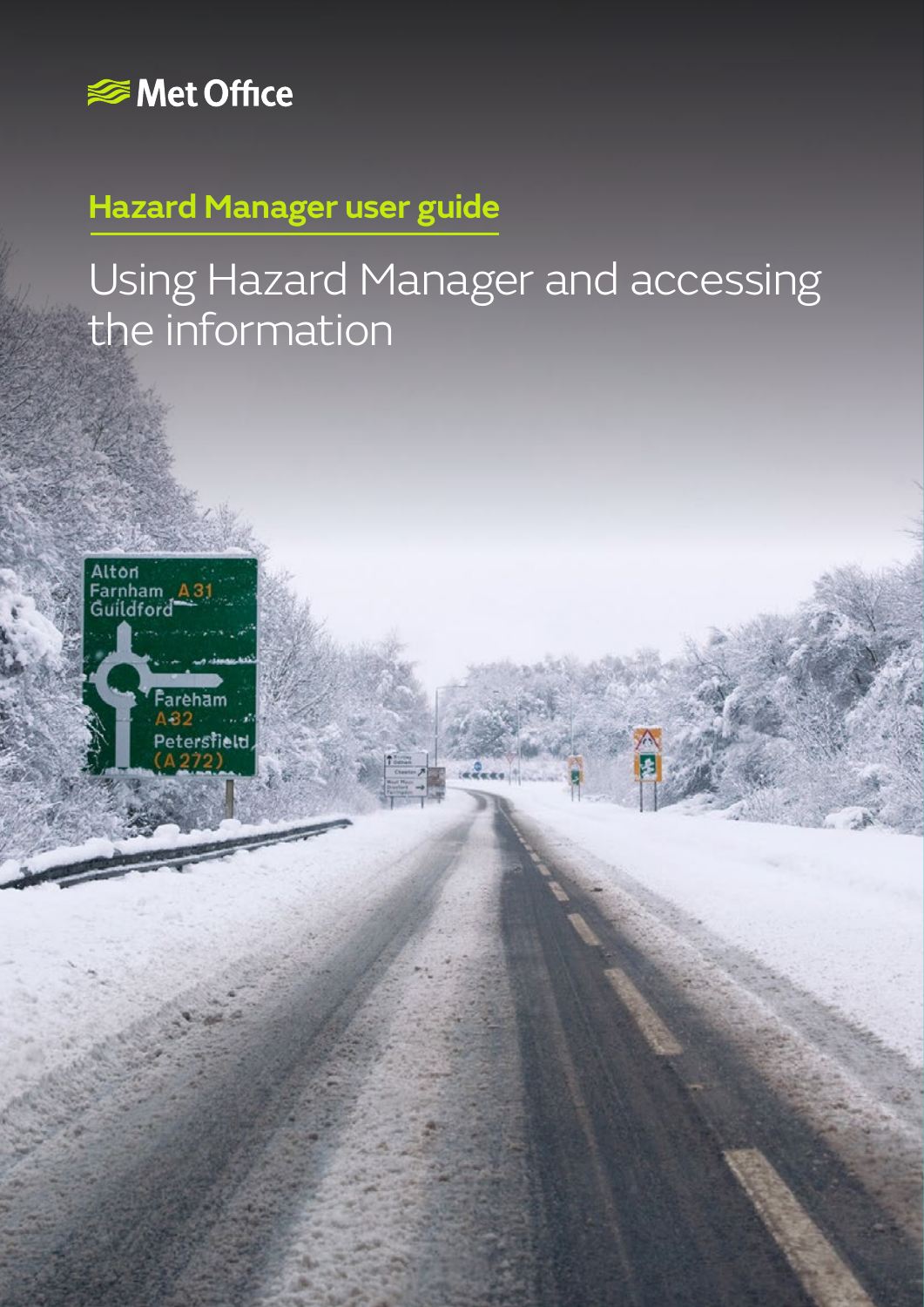# **How will this guide help me?**

This module will show you how to access both the latest and forecast weather information. It will also help you access weather warnings and the latest flood guidance information. In addition it will show you how to save different map views and set up a favourite map view.

### **Contents**

| 1 Registration and log-in manuscript 3 |  |
|----------------------------------------|--|
|                                        |  |
|                                        |  |
|                                        |  |
|                                        |  |
| 6 Viewing flood guidance information 9 |  |
|                                        |  |
| 8 Messages/Notices  11                 |  |
|                                        |  |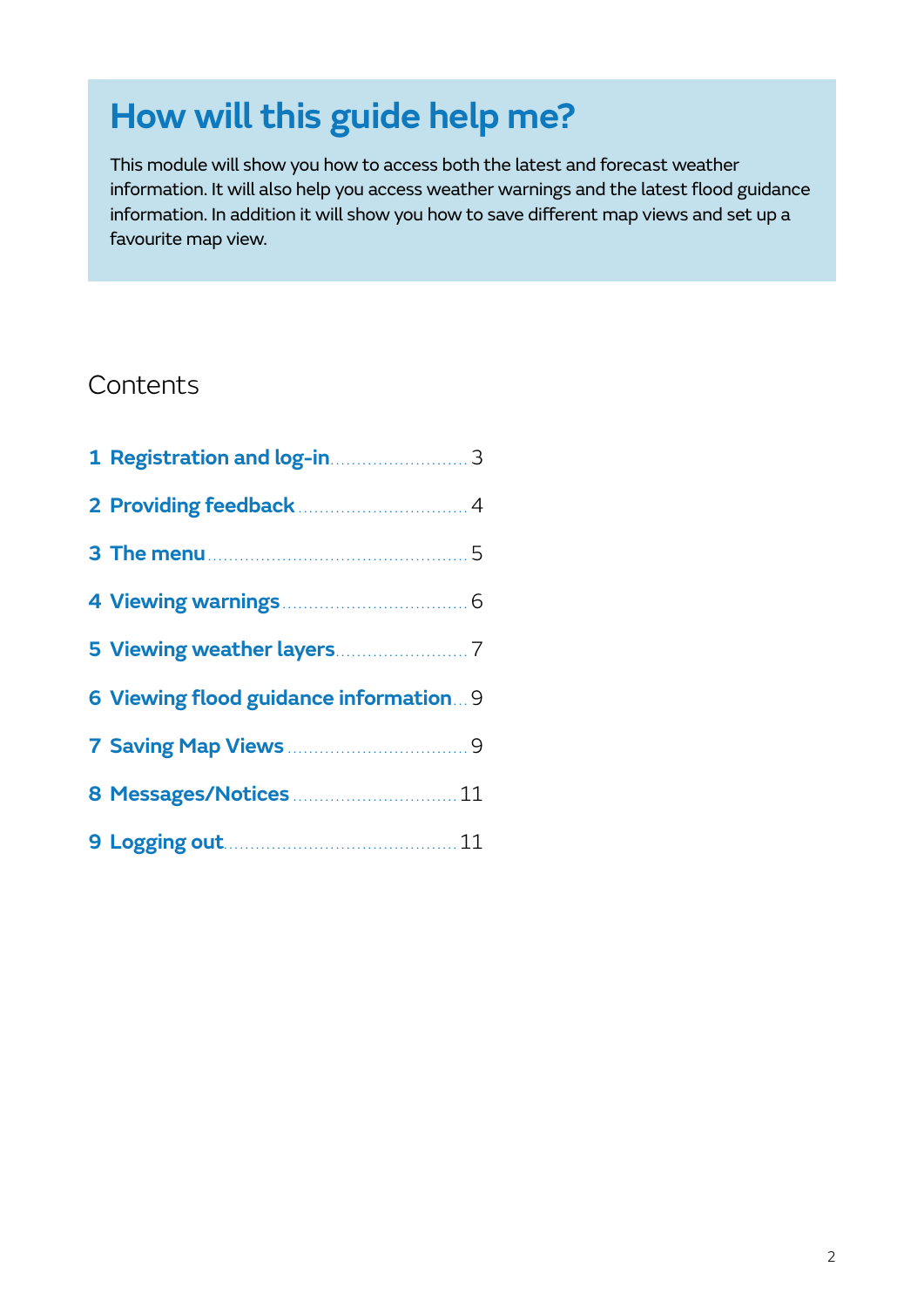### **1 Registration and log-in**

If you have not accessed Hazard Manager before you will first need to register. Select 'Create a Met Office account'



Fig 1: Hazard Manager log-in screen

Enter your work email into the box and a verification code will be sent to that email.



Fig 2: Log-in screen showing verification code screen

Once you have entered the verification code you will then need to complete some additional details in order to set up your account.



Fig 3: Set up account details including password

Once registered you will then need to log-in using your work email address as your username and the new password you have just set up.



Fig 4: Hazard Manager log-in screen

On your first log-in you will be asked to set your Cookie preferences. If you wish to change these at any time you can do so by clicking on the Cookie Preferences option in the account menu as shown in Fig. 23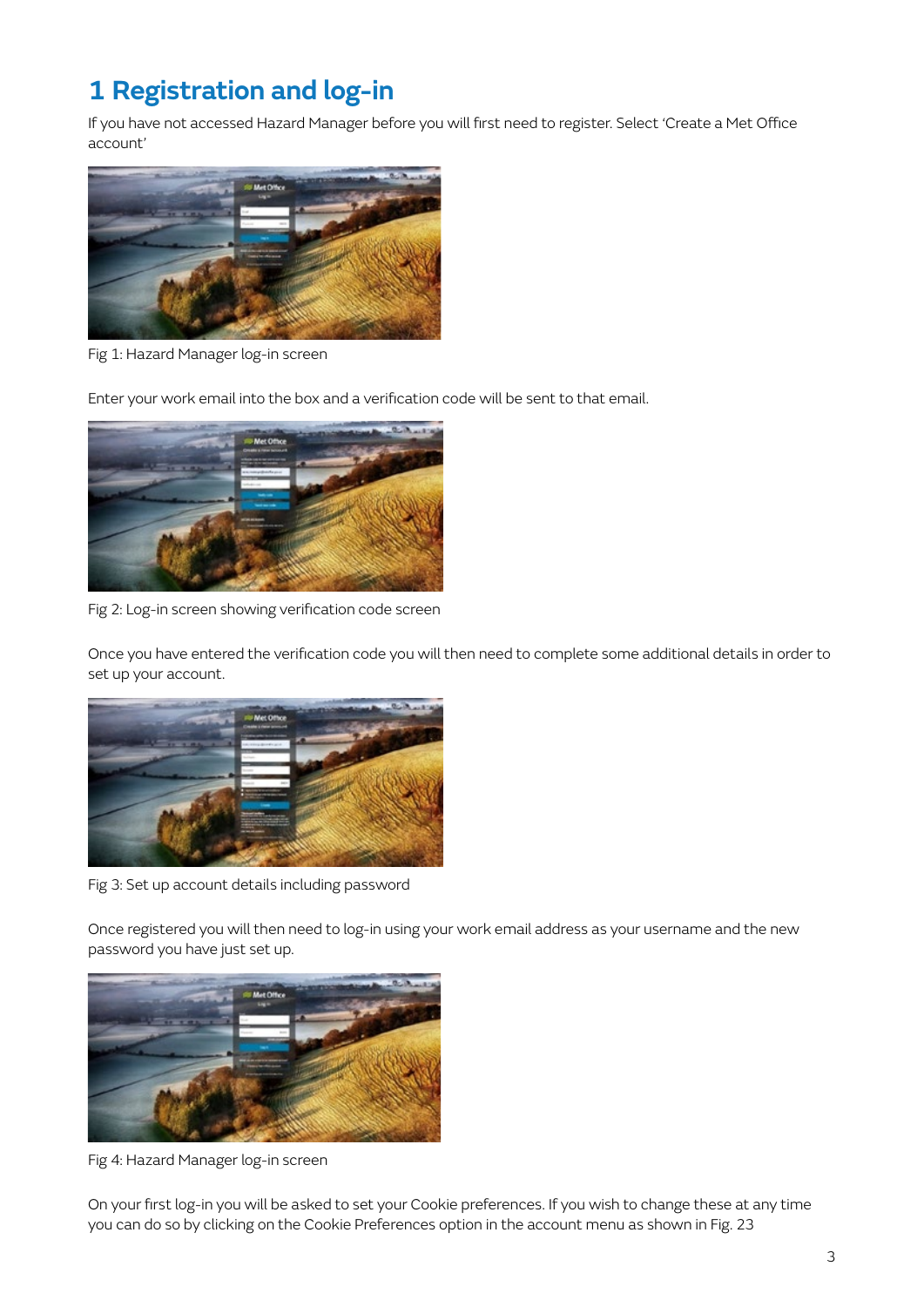### **2 Providing feedback**



If you would like to provide some general feedback, report a problem or request an additional feature you can use the 'feedback' link that you will find at the bottom of the screen.

Fig 5: Feedback link highlighted at the bottom of the screen

If you are happy for the Met Office to contact you about your feedback, please tick the box before submitting your feedback.

|                | - di Met Office Hazard Manager                                 | г |
|----------------|----------------------------------------------------------------|---|
| е              |                                                                |   |
| $\blacksquare$ | <b>Feedback</b>                                                |   |
| $\blacksquare$ | Type of Tendingle                                              |   |
| n              | Construction<br>C Request a Feature                            |   |
| $\bullet$      | C Report a Problem                                             |   |
| ×              | Please detective your femaliseds:                              |   |
| ×              | panel total largest declipting.                                |   |
| $\overline{u}$ | [3] Findages for the PM Office to areal me about this feedback |   |
| $\mathfrak{m}$ | Corest School                                                  |   |
| $\Box$         |                                                                |   |
|                |                                                                |   |
|                |                                                                |   |
|                |                                                                |   |

Fig 6: Feedback screen



Fig 7: Mobile view of feedback screen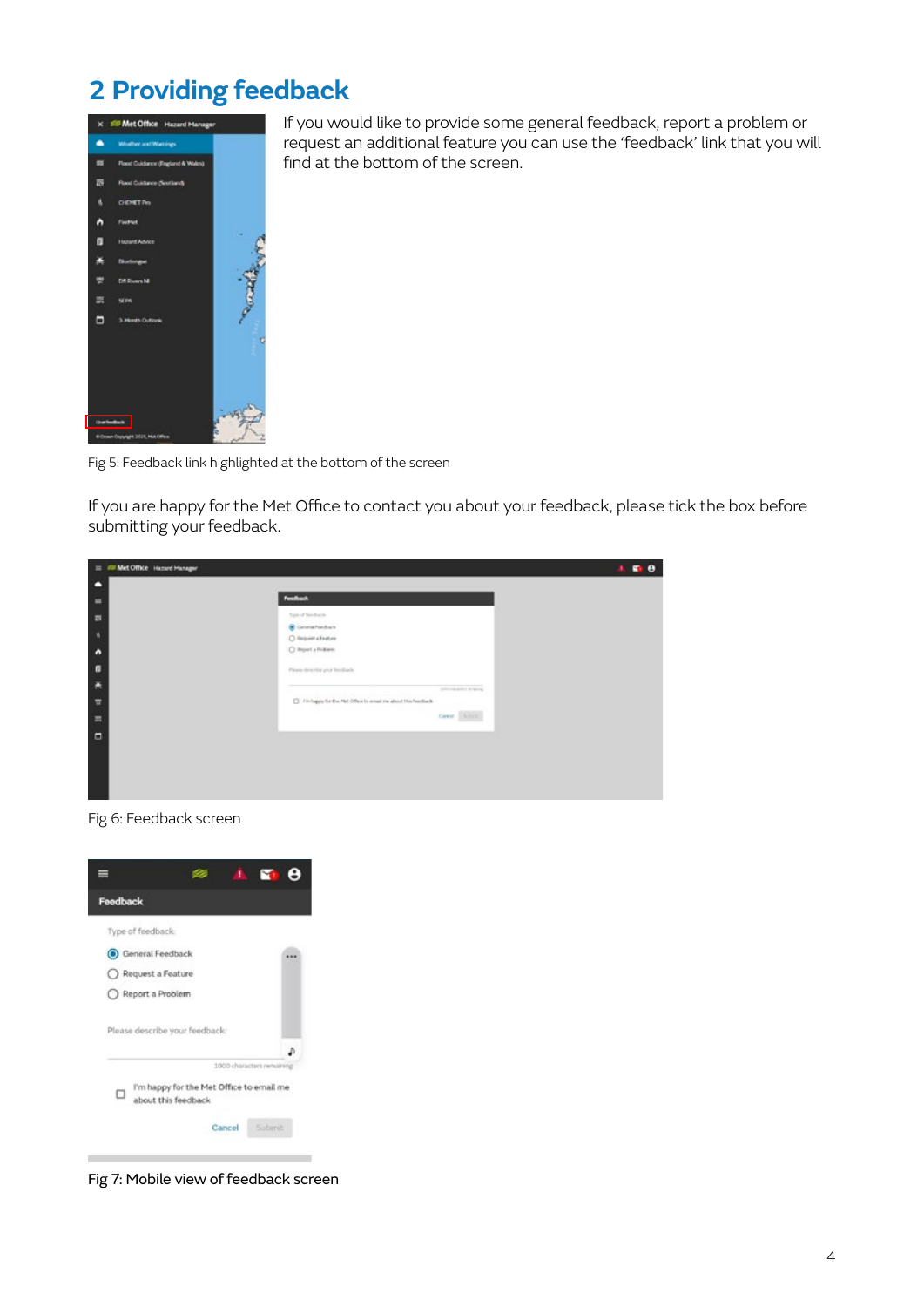### **3 The Menu**

Some of the information within Hazard Manager is provided in map format. Figure 8 shows the Hazard Manager home page with the menu expanded showing what products and services are available.



Fig 8: Hazard Manager home page with menu expanded.



Fig 9: Hazard Manager home page in the mobile view



Fig 10: Mobile view of products menu expanded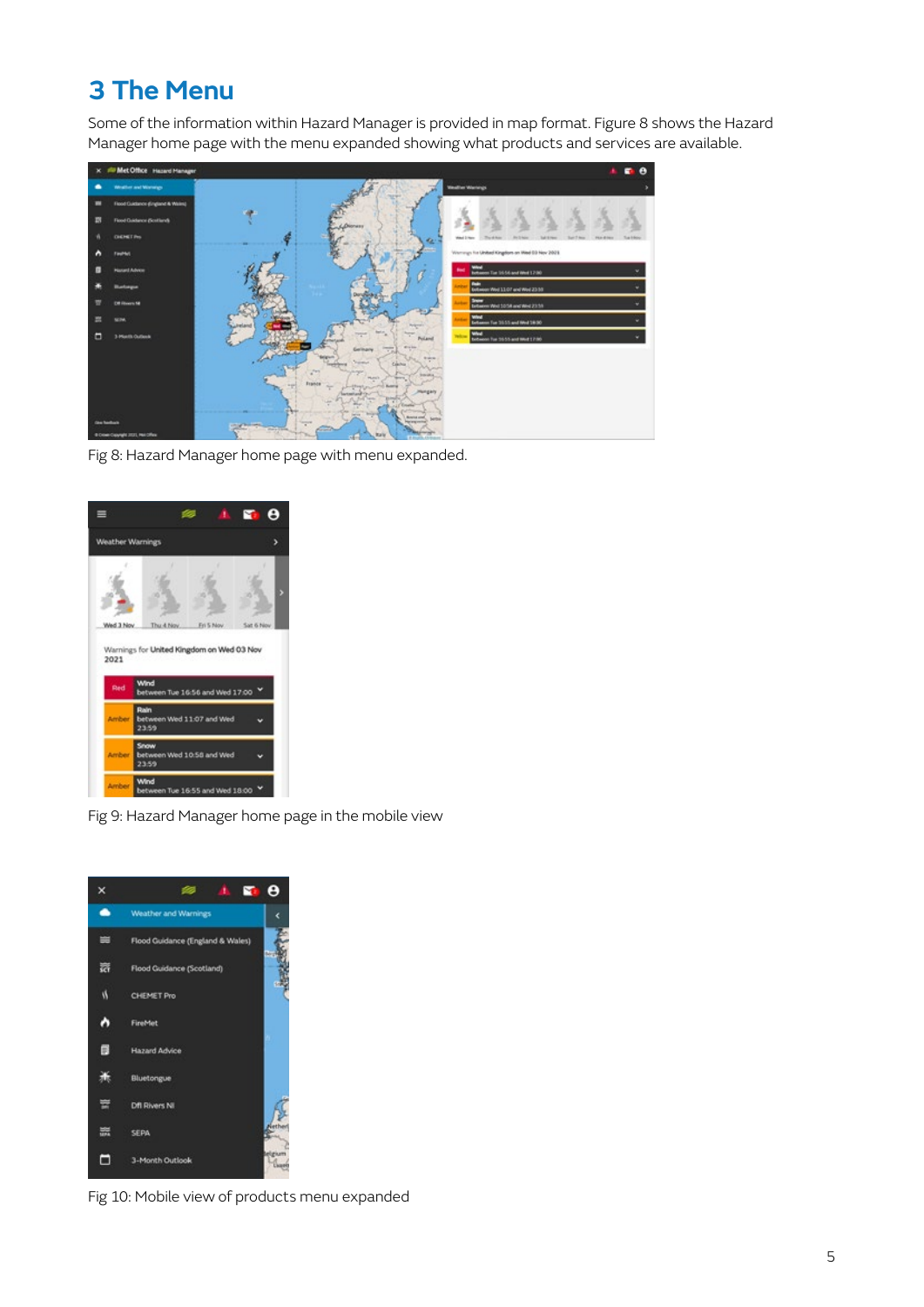### **4 Viewing warnings**

If there are any warnings in force you will see them on the Hazard Manager home page as soon as you log-in. For further information on the warnings please take a look at the Warnings Guide



Fig 11: Hazard Manager home screen showing warnings in force



Fig 12: Mobile view of warnings in force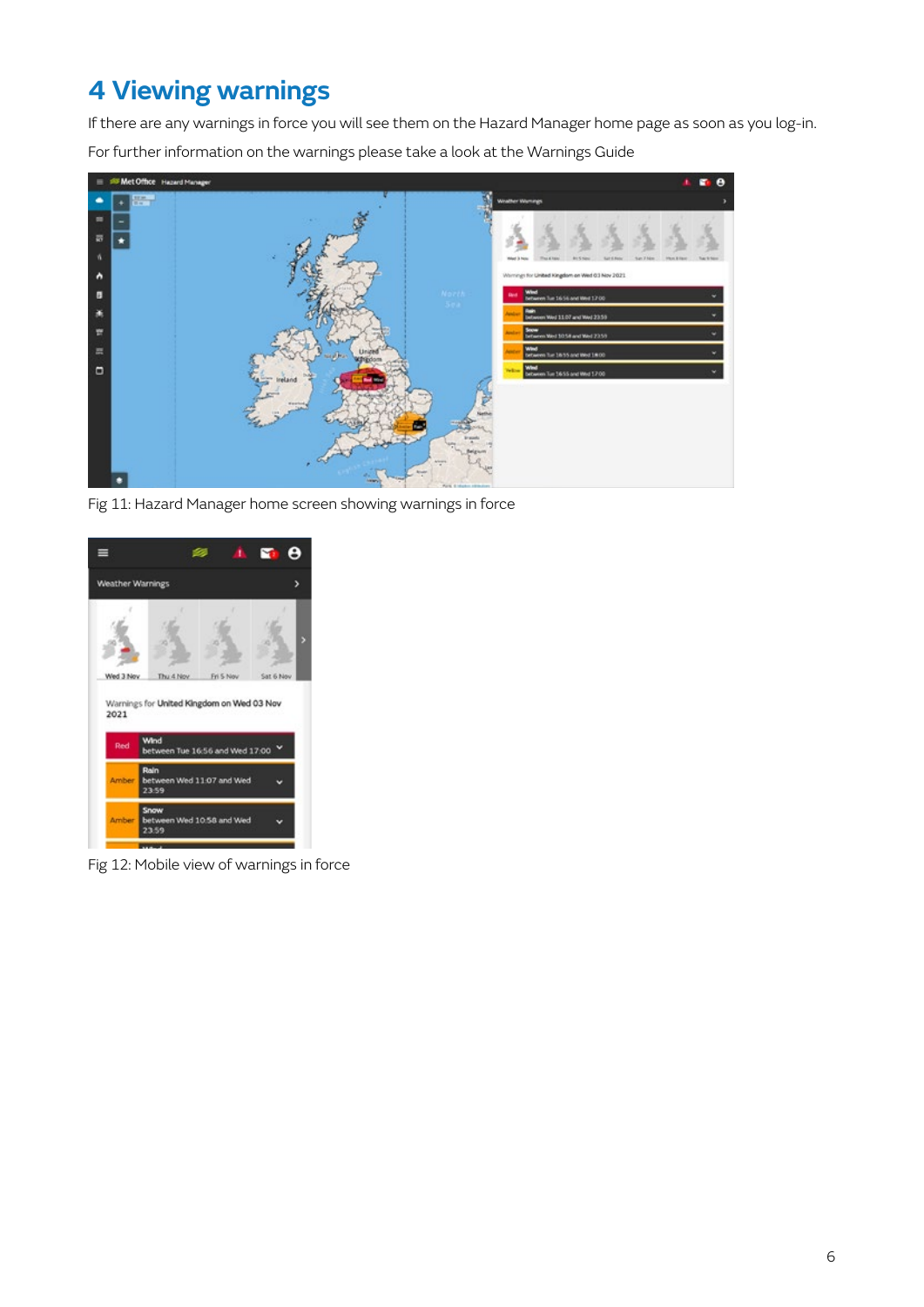### **5 Viewing weather layers**

#### **How do I view weather information on the map?**

To see what weather layers are available select the Open layer picker icon



|     | S Met Office Hazard Manager      |   |      |
|-----|----------------------------------|---|------|
| ∙   | No weather layers                | ۰ |      |
| ۰   | <b>Precipitation Rate</b>        |   |      |
| 環   | Gauge Precipitation Accumulation |   |      |
| 11, | Precipitation Type               |   |      |
|     | Lightning                        |   |      |
| ò   | Wind                             |   |      |
| Ø   | Temperature                      |   |      |
| ×   | <b>Visible Satellite</b>         |   |      |
| 았   | Infrared Satellite               |   |      |
| m   | Pressure                         |   |      |
|     |                                  |   |      |
| Ξ   |                                  |   | (rel |
|     |                                  |   |      |
|     |                                  |   |      |
|     |                                  |   |      |
|     |                                  |   |      |
|     |                                  |   |      |
|     |                                  |   |      |

Fig 13: The weather layer menu

Select the weather layer you are interested in or select 'No weather layers' to clear information from the map.

#### **Can I select multiple weather layers?**

Only single layers can be selected at any one time.

Once you have selected a weather layer it will be displayed on the map along with a timeline. You can then use the timeline to step through the information.



Fig 14: Timeline displayed at the bottom of the screen.

The date/time of the information you are currently viewing is displayed at the bottom of the map within the timeline (Fig 14). The position of the marker on the extreme right-hand side of the timeline within a forecast layer will indicate that this is the final forecast image available. If the marker is on the extreme right-hand side of the timeline within an observed layer, this would be showing the most recent observation (closest to 'now').

#### **How do I view past and forecast data?**

Once you have selected a weather layer, it will be displayed on the map along with a timeline. You can then use the timeline to step through the information shown.

At the top of the screen you will see some additional toggles that will allow you to see information for different time periods.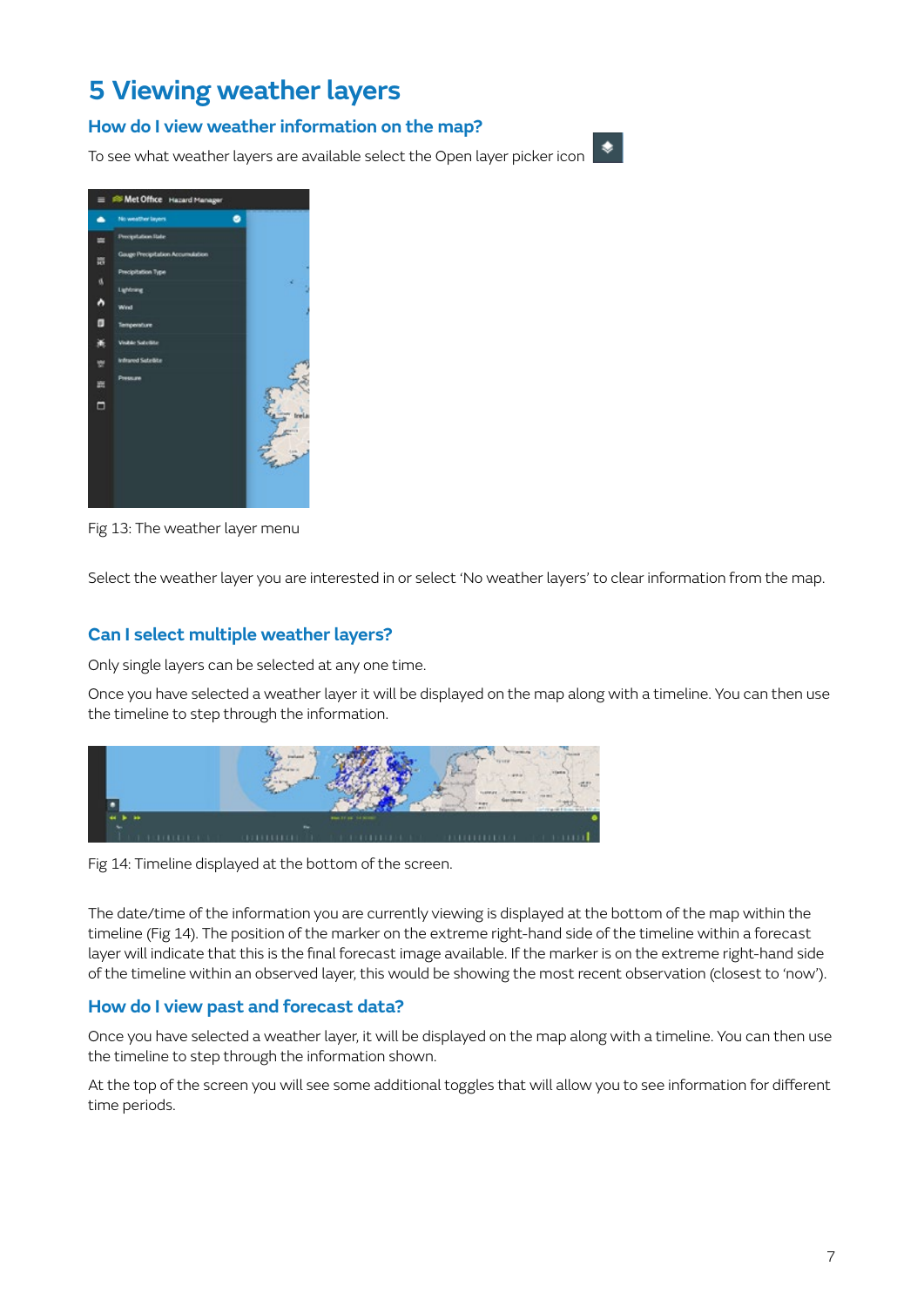

Fig 15: Additional time toggles

These toggles will be different depending on which weather layer you have chosen:

- Precipitation Rate: Last 24 hrs, Next 7 days, Last/Next 6hrs
- Guage Precipitation Accumulation: Last 24 hrs
- Precipitation type: Next 7 days
- Lightning: Last hour
- Wind: Last 24 hrs, Next 7 days
- Temperature: Next 7 days
- Visible Satellite: Last 24 hrs
- Infrared Satellite: Last 24 hrs
- Pressure: Next 7 days

For each layer where there is more than one time period available, there is a default that you are taken to once you have selected the weather type. This will be highlighted in blue.

For both observations and forecast weather layers, the timestep that you land on will default to the timestep closest to "now".

Changing the layer opacity will make it easier to see the base map and identify place names.



Fig 16: Change the opacity of the layer by selecting the opacity icon



Fig 17: Change the opacity of the layer by moving the slider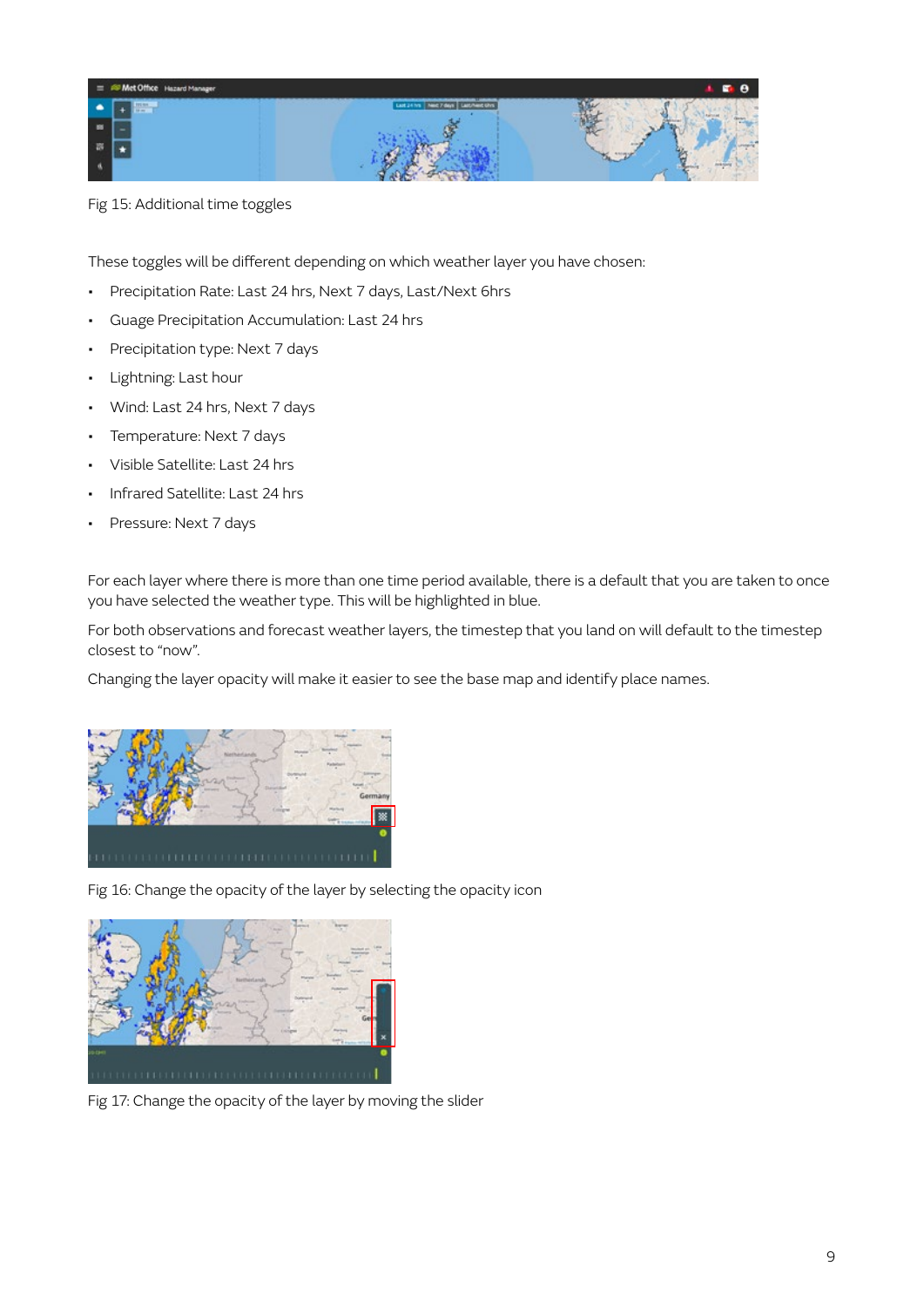### **6 Viewing flood guidance information**

The latest Flood Guidance statement for Scotland is available from the menu as show in Fig 18



Fig 18: Flood Guidance (Scotland) option highlighted in the menu

The latest flood guidance for England and Wales is available from the menu as shown in Fig 19. Further details on how to use the information can be found in the Flood Guidance (England & Wales) user guide.



Fig 19: Flood Guidance (England and Wales) option highlighted in the menu.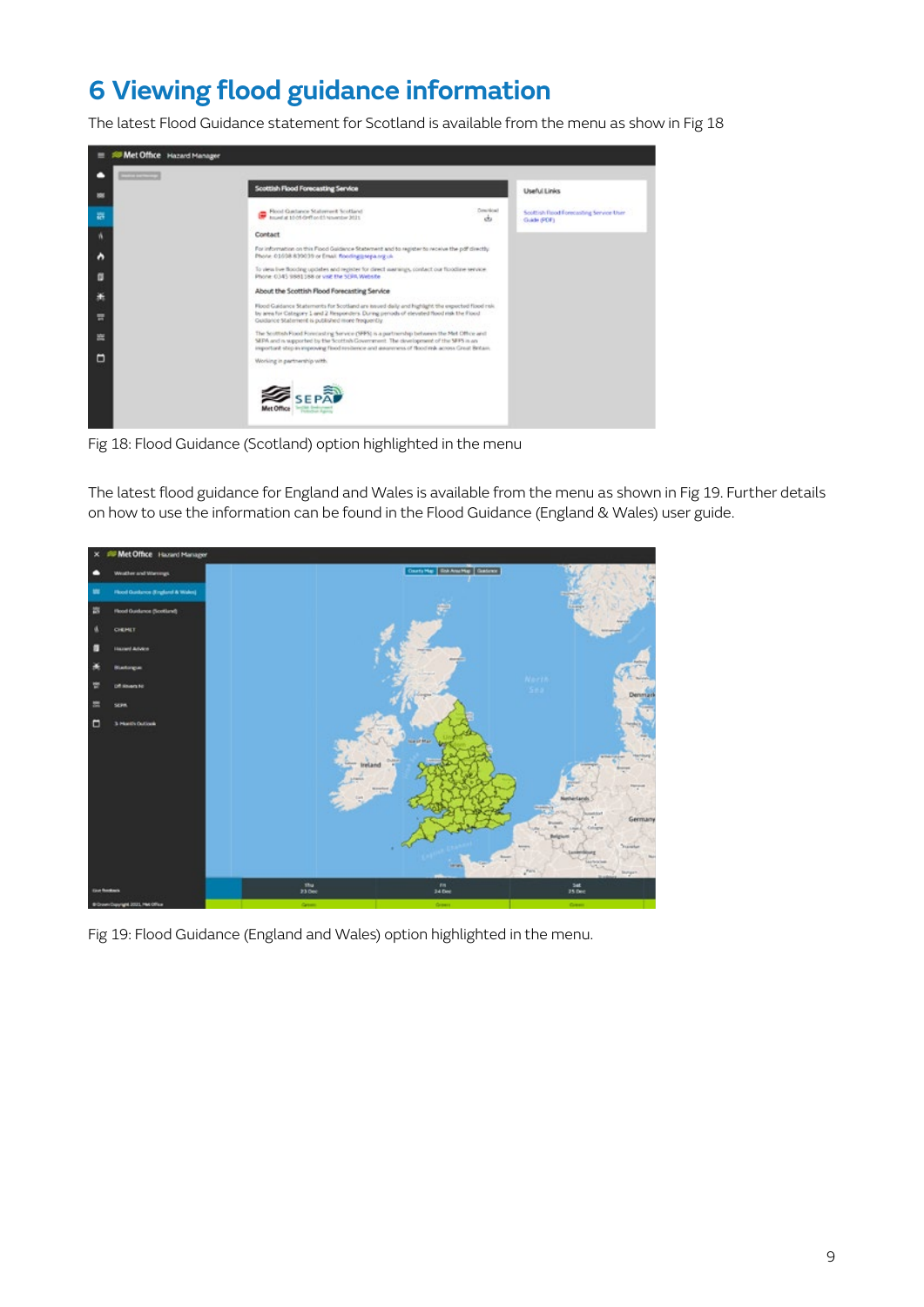### **7 Saving Map Views**

You are able to save specific map views so that you can focus in on the areas of the country that are of most importance to you.

To save a map view zoom into the area that you would like to focus on by using the + and – buttons that you can see at the top left of the map.

To re-centre the map, hold down the left hand mouse button anywhere within the map to move the map.



Fig 20: Map view showing the +, - and  $\overline{\star}$  buttons to zoom into your chosen area and save your map view

Once you are happy with the view select the **\*** button and select 'Add view'.

|   | Met Office Hazard Manager                 |            |  |
|---|-------------------------------------------|------------|--|
|   | Forest<br><b>Sider</b>                    |            |  |
| ≋ |                                           | <b>COM</b> |  |
| 济 | Saved Map Views                           |            |  |
| W | United Kingdom                            |            |  |
| ò | <b>Add View</b>                           |            |  |
| ø | 'Add View' will save the current map area |            |  |
| Ф |                                           |            |  |

Fig 21: 'Add View' option highlighted within 'Saved Map Views'

You will then need to name your map view and hit 'Save' this view will then show up in a list of saved map views.

If you would like this view to be your default view when you log-in to Hazard Manager, you can check the 'Make this the default?' box.



Fig 22: 'Make this the default?' selected that will save this map view as your default view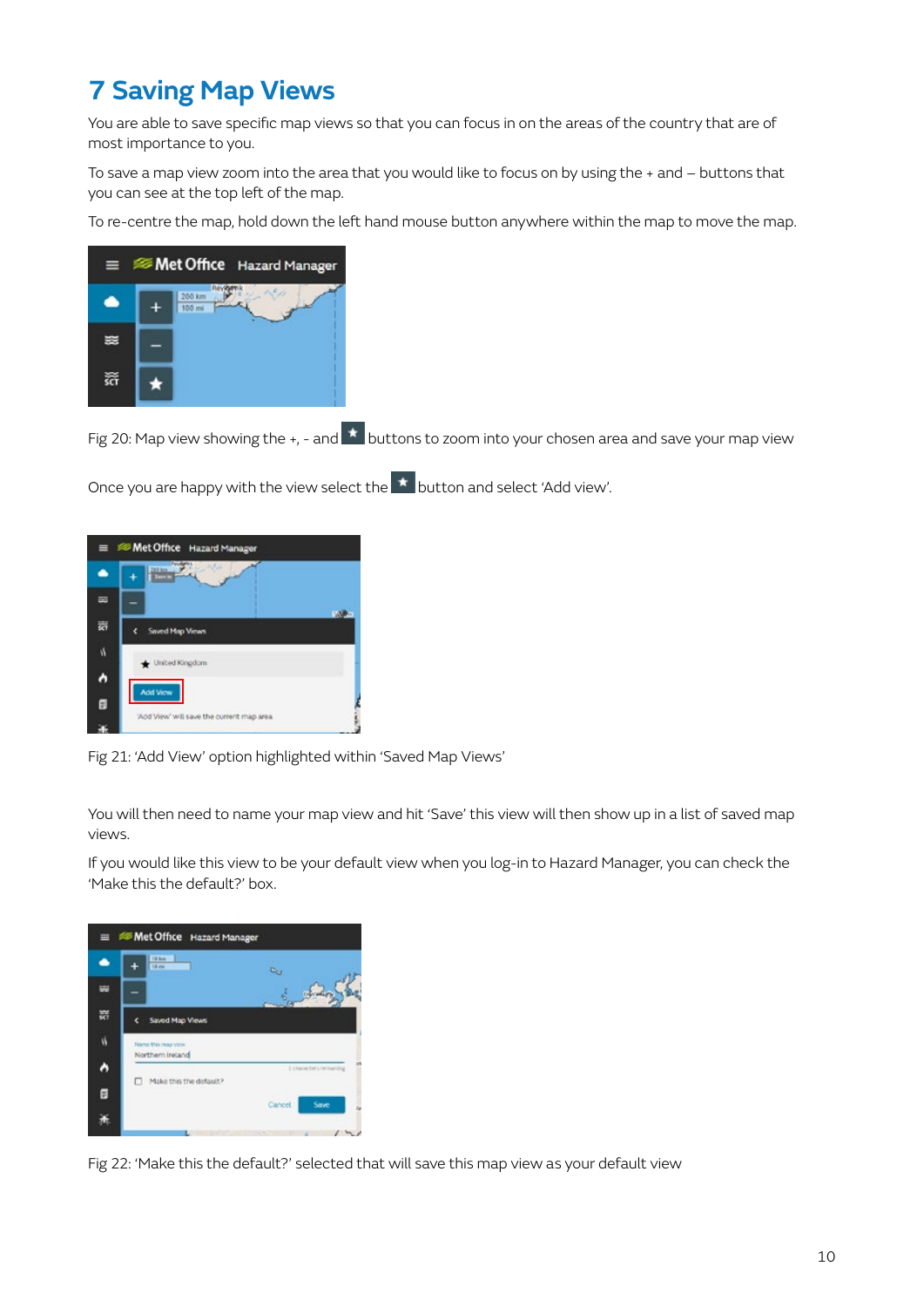#### **How do I view my saved map views?**

To access your saved map views, click on the  $\left| \star \right|$  button.

Your saved map views will be listed as shown.

| 50 km<br>$33 \text{ }\text{cm}$<br>٠ |   |
|--------------------------------------|---|
|                                      |   |
| ×<br>Saved Map Views                 |   |
| United Kingdom                       |   |
| Northern Ireland                     | v |
| Cumbria                              | ∕ |
| West Midlands                        | , |
| Scotland                             | ∕ |
| Add View                             |   |

Fig 23: 'Saved Map Views' menu

To show one of your saved map views, just click on the one that you require.

You can rename, delete, or change the default option, by selecting the **1999** icon next to your chosen map view.